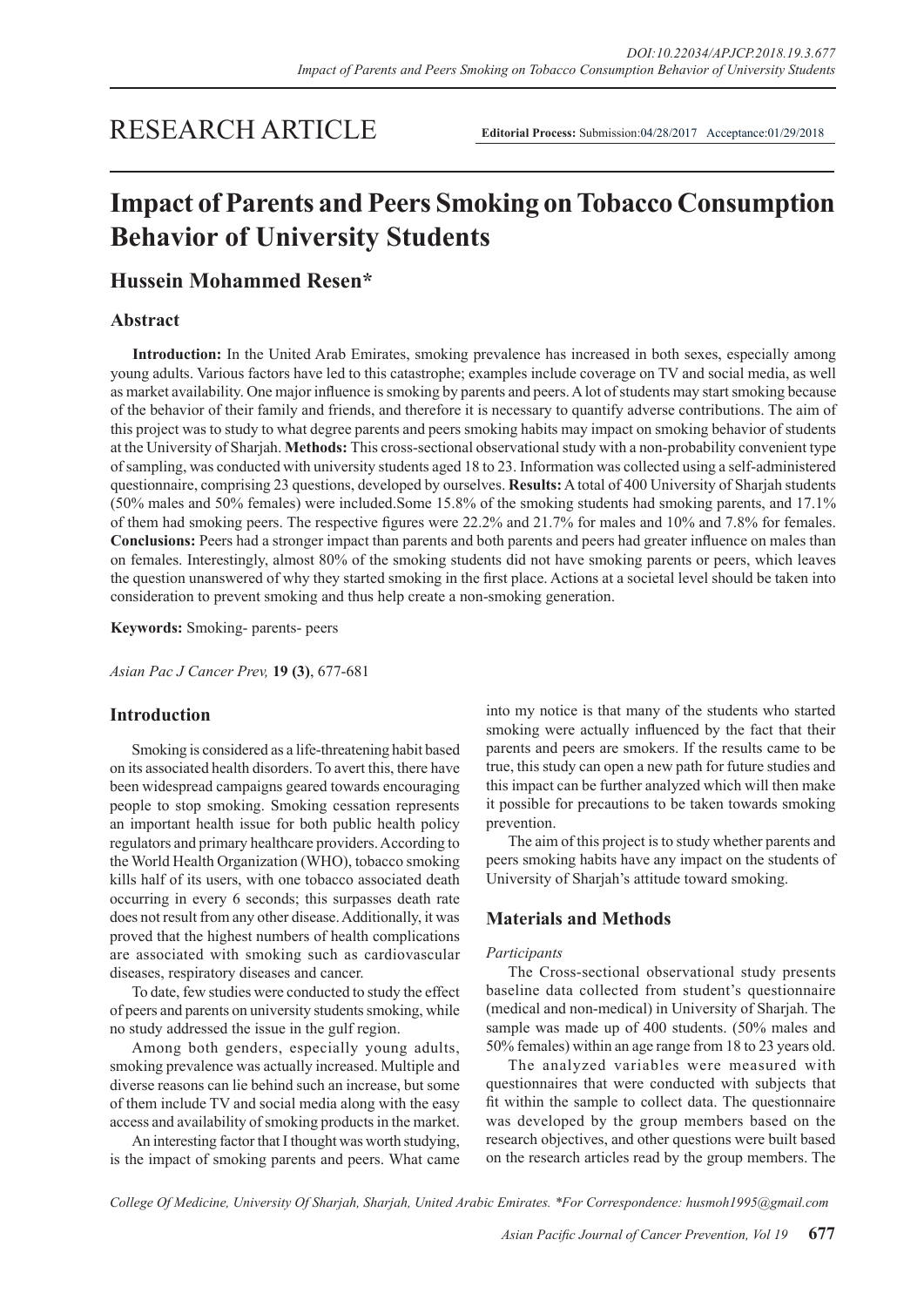#### questionnaire contained 23 questions.

#### *Procedure*

Once the Ethical Committee approved the procedure and gave me the approval. I proceeded to identify the students that would participate in the study, in each campus.

All participating students fulfilled a questionnaire during 10 minutes. The data collection task was divided among the 5 members of the group equally and each questionnaire included a consent form that the participants will have to read and sign before answering any of the questions.

#### *Data analysis and statistical method*

In order to see the impact of parents and peers smoking on the university students' attitude towards smoking in Sharjah, I have tried to establish a link between parents and peers smoking and the students' attitude towards smoking. A peer was defined as any person who shares the same interests, age, background or social status as the student. Moreover, three different factors in the student's lifestyle were studied to check whether they were affected by the impact of parents and peers smoking; which were student's health, social life and personality. I defined social affect as any change in the student's emotions, intentions, or beliefs, health as any discomfort or complaint that the student felt due to their parents or peers smoking, and personality as any change in the way the student thinks, acts or speaks.

The data collected was analyzed and any patterns were recognized. The data acquired from the questionnaire were inserted in the "SPSS 22" software, to get the data analysis and to use the appropriate statistical tests for the different types of data.

The results were analyzed using chi-square test, a result is considered significant if its p value which was obtained using chi-square test is 0.05 or less.

### **Results**

Data was analyzed with the aim of answering the research questions of the article. The results for each research question are written separately.

#### *Comparing the impact of smoking parents and peers on the students' smoking*

The number of students who had smoking parents and smoked was 15 out of 95 (15.8%), while the number of students who didn't have smoking parents but smoked was 26 out of 300 (8.7%).

The number of students who had smoking parents and smoked was significantly higher than the number of students who didn't have smoking parents and smoked  $(p=0.0486)$ .

The number of students who had smoking peers and smoked was 40 out of 234 (17.1%), while the number of students who didn't have smoking peers but smoked was 1 out of 135 (0.74%).

The number of students who had smoking peers and smoked was significantly higher than the number of students who didn't have smoking peers and smoked (p=0.0001).

## *Comparing the impact of smoking parents with the impact of peers smoking*

Results weren't significantly different as there were 95 students with smoking parents, 15 of them were smokers (15.8%). On the other hand, there were 234 students with smoking peers, 40 of them were smokers  $(17.1\%)$ .

The percentage of the smoking students who smoked with smoking peers is not significantly higher than the number of students who smoked with smoking parents.  $(p=0.775)$ .

#### *Comparing the impact of smoking parents and peers and whether it varies with gender*

Results were significant as I found out that out of 45 males with smoking parents, 15 of them were smokers (22.2%) (Table 1), while 5 out of 50 females with smoking parents were smokers with percentage of (10.0%) (Table 1).

The percentage of smoking male students with smoking parents is significantly higher than smoking female students with smoking parents. (p=0.005)

On the other hand, results showed that in males with smoking peers; 34 students out of 157 were smokers (21.7%), while out of 77 female students with smoking peers, 6 were smokers (7.8%).

The percentage of smoking male students with smoking peers is significantly higher than smoking female students with smoking peers (p=0.008).

#### *The impact of smoking parents and peers on medical and non-medical students*

Measuring the impact of smoking parents and peers on medical and non-medical students, 8 out of 43 medical students with smoking parents were smokers (18.6%), and 7 out of 52 non-medical students who had smoking parents were smokers (13.4%).

The percentage of smoking medical students with smoking parents is not significantly higher than smoking non-medical students with smoking parents. (p=0.462).

On the other side, when identifying the impact of peers on smoking medical students and non-medical students, there were 105 medical students with smoking peers, 11 of them were smokers (10.5%) (Table 1), while out of 129 non-medical students with smoking peers, 29 of them were smokers (22.5%) (Table 1).

The percentage of smoking non-medical students with smoking peers is significantly higher than smoking medical students with smoking peers (p=0.0156).

#### *The impact of smoking parents and peers on the students' lifestyle*

In my research study; I aimed to assess the effect of parents and peers smoking on the students' social life, health, or personality, and all obtained results regarding the impact on social life were significant.

Regarding the social impact; 95 students with smoking parents; 9 of them claimed being affected socially by their smoking father (9.5%). On the other hand, 234 students had smoking peers, 25 students claimed they were affected in their social life (10.7%).

The percentage of smoking students with smoking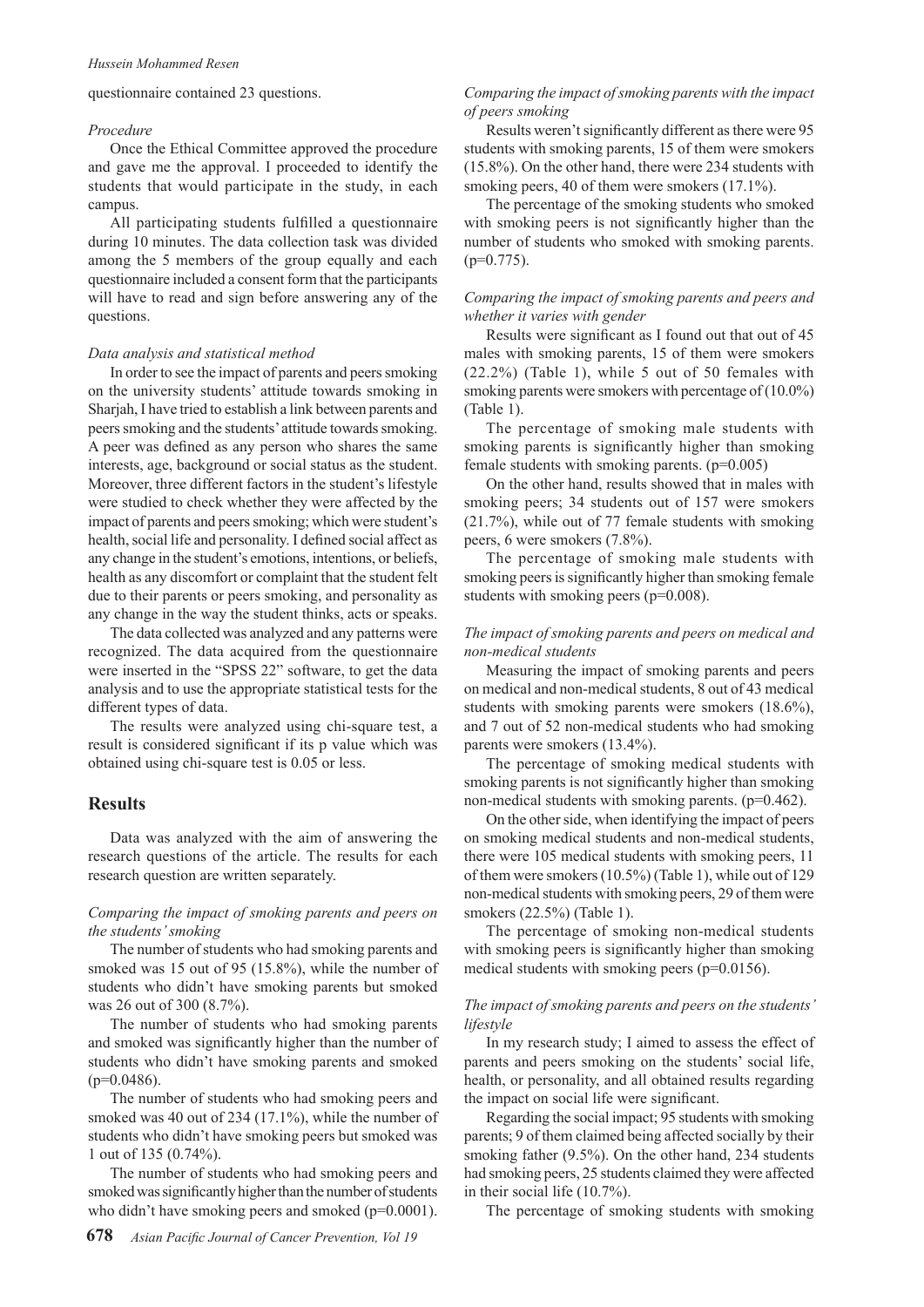Table 1. The Impact of Smoking parents and Peers on Various Groups

| Group                             | Frequency | Percentage | P<br>Value |
|-----------------------------------|-----------|------------|------------|
| Smoking parents and smoking males | 15        | $22.20\%$  | 0.005      |
| Smoking parents smoking females   | 5         | 10%        |            |
| Smoking peers and smoking males   | 34        | 21 70%     | 0.008      |
| Smoking peers and smoking males   | 6         | 7.80%      |            |
| Smoking peers and smoking males   | 8         | 18.60%     | 0.462      |
| Smoking peers and smoking males   | 7         | 13.40%     |            |
| Smoking peers and smoking males   | 11        | 10.50%     | 0.0156     |
| Smoking peers and smoking males   | 29        | 22.50%     |            |

peers who claimed being affected socially is not significantly higher than smoking students with smoking parents who claimed being affected socially (p=0.774).

Moving to the health aspect, I found out that out of 95 students with a smoking parents, 58 claimed being affected in their health (61%), while there were 234 students with smoking peers, 146 claimed being affected in their health (62.4%).

The percentage of smoking students with smoking peers who claimed being affected in their health is not significantly higher than smoking students with smoking parents who claimed being affected health-wise.  $(p=0.820)$ .

Regarding the personality impact, there were 95 students with a smoking parents, 7 claimed that their personally was affected (7.4%). Finally, with the effect of smoking peers on personality, 20 students out of 234 reported being affected (8.5%) (Table 2).

The percentage of smoking students with smoking peers who claimed being affected in their personality is not significantly higher than smoking students with smoking parents who claimed being affected in their personality (p=0.724).

## **Discussion**

The results answer the main objective of the article, which is to find out whether there is a relation between the parents and peers smoking and the students' smoking behavior. I found a significant relationship between the effect of both parents and peers as they had a noticeable impact on the students' smoking behavior, which can be issued a risk factor behind university students smoking.

By comparing the impact of parents and the impact of peers, there was no significant difference between the two. Thus, parents don't get the dominant hand on peers in affecting the students vice versa. This can be explained by the fact that although university students spend time with their friends and they are affected by them, they still depend on their parents sometimes and get influenced by their actions, as they are still considered in the stage of building their character.

Additionally, the fact that the impact of smoking parents on medical students is not significantly higher than the impact of smoking parents on non-medical students this can be explained by the same principle as both groups are students and they are still dependent on their families

Table 2. The Impact of Smoking parents and Peers on the Student<sub>'s</sub> Lifestyle

| Group                                 | Frequency | Percentage | P<br>Value |
|---------------------------------------|-----------|------------|------------|
| Smoking parents impact on health.     | 58        | 61%        | 0.82       |
| Smoking peers impact on health.       | 146       | 62.40%     |            |
| Smoking parents impact on social life | 9         | 9.50%      | 0.774      |
| Smoking peers impact on social life   | 25        | 10.70%     |            |
| Smoking parents impact on personality | 7         | 7.40%      | 0.724      |
| Smoking parents impact on personality | 20        | 8.50%      |            |

no matter what major they are enrolled in. The impact of smoking peers on non-medical students is higher than the impact of smoking peers on medical students can be due to the nature of studying in the medical colleges which doesn't have much student-student interactions compared to the non-medical colleges. Moreover, medical students devote most of their time to studying and they barely engage in social interactions and thus less likely to be affected by peers behavior.

In terms of gender, male students were 2 times more likely to be affected by their smoking parents and 3 times more likely to be affected by their smoking peers. A proper explanation for this can be the fact that the smoking behavior in the society is more prevalent and common among males, as it is regarded by many of the male students as a cool and manly behavior that should be followed by all males. Furthermore, many of the famous and successful movies reflect and portray smokers as successful and attractive (Page, 2012). While among the females, majority of them consider the smoking as "unfeminine" behavior, resulting in the low prevalence that I have in the results, which is also consistent with findings from Sirichotiratana et al., (2008). Female smoking is relatively uncommon in Asia, and there are generally strong negative perceptions toward female smokers (Lai et al., 2004).

Lastly, regarding the impact on the three students' lifestyle factors that were studied (health, social life and personality), it appeared to be that there was no significant difference between them as parents and peers had almost the same impact on the students. The impact itself can be explained by second-hand smoking theories. In Taiwan, the Bureau of Health Promotion (2012) reported that 42.2% of students indicated they were exposed to secondhand smoke at home in 2011. This is followed by the social factor, as some students feel embarrassed because of their smoking parents or peers. Lastly having a smoking parent or friend can lead to changes in the students' personality and their point of view towards the smoking behavior.

The study focuses on the behavior that youngest people exhibit due to them being influenced by their parents and peers. I also wish by my results to spread the awareness among both parent and the students since the initiating and quitting behavior considered as a point of change in the students, their family and peers. Once parents realize that there is association between their smoking and their children's attitude toward smoking, this will encourage parents to quit smoking, which might carry a positive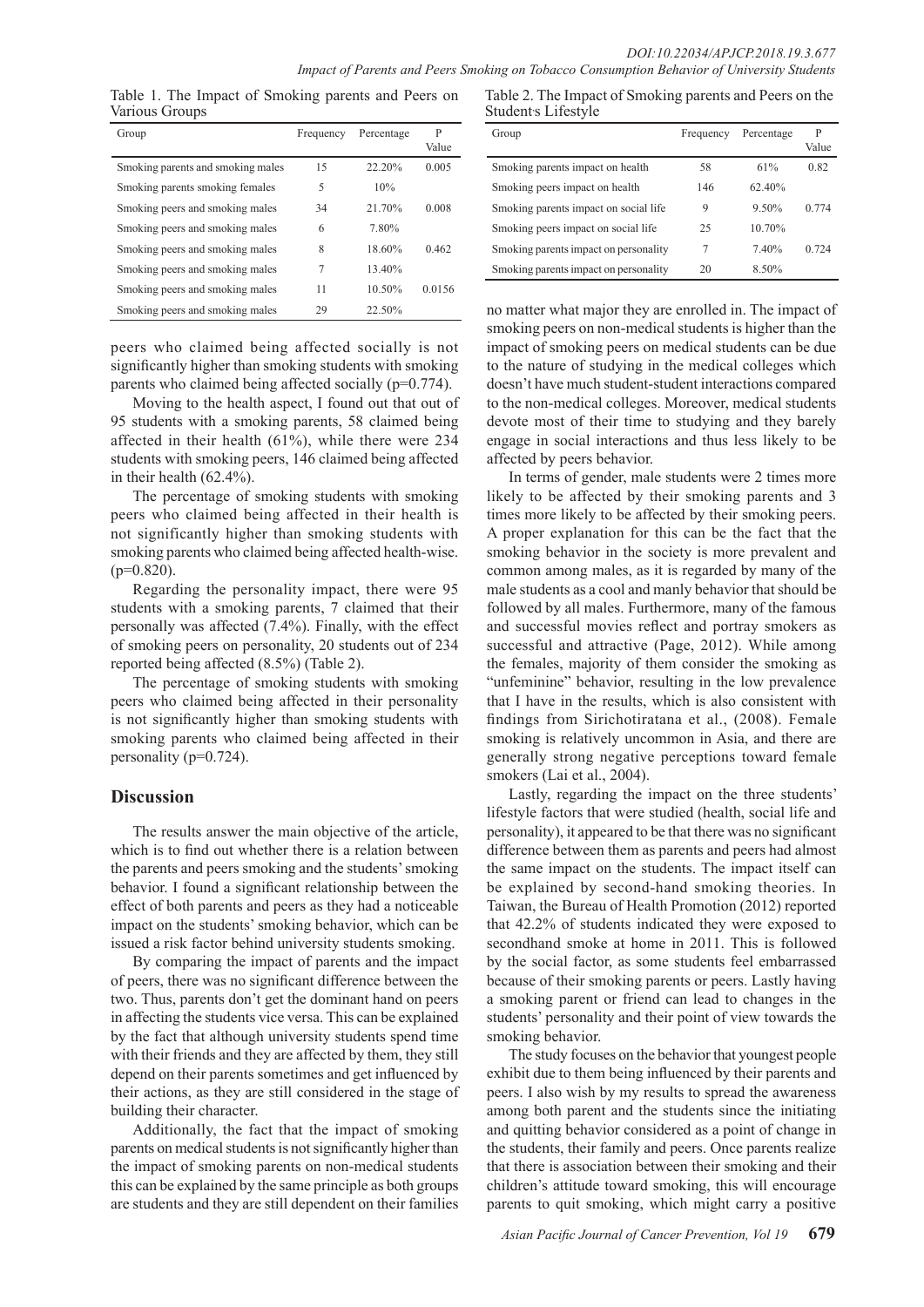#### *Hussein Mohammed Resen*

reflection on the student's smoking behaviors later on. Also, actions should be taken on a societal level to reduce smoking among adults for the aim of creating a nonsmoking generation. Other factors that are also in need of being taken into consideration are media and educational level of a person since the education will make person open minded and more aware about different aspects in his life including his physical and mental health. The selfsatisfaction should be also considered to see the level of regression or acceptance and this might influence their thinking in future regarding smoking cessation.

Prior research has shown that both general parenting behaviors and smoking-specific parenting practices contribute to adolescent smoking behaviors (Wang et al., 2014). Therefore, understanding and identifying the correlation between parents smoking and university students' attitudes toward smoking can really improve the parents' cognition and parenting practices to drive their sons and daughters away from smoking. This can be achieved through campaigns and raising awareness. It shouldn't be considered as words that are said on spot; it must be a collaboration between different groups for building a shining generation that knows where to step.

#### *Limitations*

Possible limitations are that even though no names were required form the participants, there could be a possibility that some students didn't declare the truth about their smoking behavior, or the smoking behavior of their peers and parents due to embarrassment. Also the correlation between the smoking of the parents or peers and the smoking of students can be made, but you can't establish a decisive cause-and-effect relationship between these two, because there are other factors that need to be taken into consideration, and there is a possibility that the correlation was made due to chance.

In conclusion, peers had a stronger impact than parents. The impact of smoking parents was more prominent on medical students rather than non-medical students, while peers had more impact on non-medical students. Parents and peers had more impact on males rather than females. Smoking mothers had even more impact on students in comparison to fathers or both parents smoking. Lastly, health was the most prominent lifestyle factor in which the students were actually affected.

Media campaigns, smoke-free operations, prohibition on smoking advertising and sales are important measures in the prevention of students' smoking (Jacobson, 2000). There should be decisions made on the governmental level to try to eradicate this phenomenon.

#### *Directions for future research*

Further studies in the area are needed to support the claims of the article, as the university students are considered to be the building blocks of the society and are passing through a very critical and sensitive stage of life, and thus their social life needs to be studied as a measure to prevent various diseases caused by smoking.

One of the interesting results that I had is that almost 80% of the smoking students in the population smoked without the effect of parents or peers, which makes you

wonder what reason could those university students have had caused them to start smoking.

#### *Author contributions*

All authors were involved in study conception/design, data collection and analysis, drafting of manuscript, statistical expertise, administrative work, and critical revisions for important intellectual content.

## *Declaration of interests*

None.

### **Acknowledgments**

Special thanks and appreciation goes to my supervisor during the research, Dr. Samrein Ahmed. I would also like to thank all the 400 students who spared time in order to participate in the study. The research was approved by the ethics committee of University of Sharjah. The views expressed in this paper are those of the authors and not necessarily the funders.

## **References**

- Al Hosani S, Al Ali M, Al-Marashda K, et al (2015). Smoking prevalence, attitudes and behaviors of primary healthcare providers and its impact on their smoking cessation counseling practices. *Ibnosina J Med BS*, **7**, 47-55.
- Bricker JB, Peterson AV Jr, Leroux BG, at el (2006). Prospective prediction of children's smoking transitions: role of parents' and older siblings' smoking. *Addiction*, **101**, 128-36.
- Centers for disease control and prevention.(2015). Health effects of cigarette smoking. Retrieved October 12, 2015. From centers for disease control and prevention website. http://www.cdc.gov/tobacco/data\_statistics/fact\_sheets/ health effects/effects cig\_smoking/.
- Huang HW, Lu CC, Yang YH, Huang CL (2014). Smoking behaviours of adolescents, influenced by smoking of teachers, family and peers. *Int Nurs Rev*, **61**, 220-7.
- Eugen I, Cornelia I, Aurelia D (2015). Like parents, like teenagers: A romanian youth smoking overview. *Procedia Soc Behav Sci*, **203**, 361-6.
- Irles DL, Pertusa MG, Guijarro ÁB, Carbonell MJF (2013). Parent and peer influence models in the onset of adolescent smoking. *Salud Y Drogas*, **13**, 59-65.
- Mak K, Ho S, Day JR (2012). Smoking of parents and best friend independent and combined effects on adolescent smoking and intention to initiate and quit smoking. *Nicotine Tob Res*, **14**, 1057-64.
- McGee CE, Trigwell J, Fairclough SJ, et al (2015). Influence of family and friend smoking on intentions to smoke and smoking-related attitudes and refusal self-efficacy among 9-10 year old children from deprived neighbourhoods: a cross-sectional study. *BMC Public Health*, **15**, 1-11.
- O'Loughlin JL, Barry A, O'Loughlin EK, Tremblay M (2014). Home smoking bans may increase the risk of smoking onset in children when both parents smoke. *Nicotine Tob Res*, **16**, 1-5.
- Page RM, Suwanteerangkul J, Sloan A, Kironde J, West J (2012). Thai adolescents' normative beliefs of the popularity of smoking among peers, adults, the successful and elite, and parents. *Soc Dev*, **21**, 849-67.
- Rowa-Dewar N, Amos A, Cunningham-Burley S (2014). Children's resistance to parents' smoking in the home and car: a qualitative study. *Addiction*, **109**, 645-52.